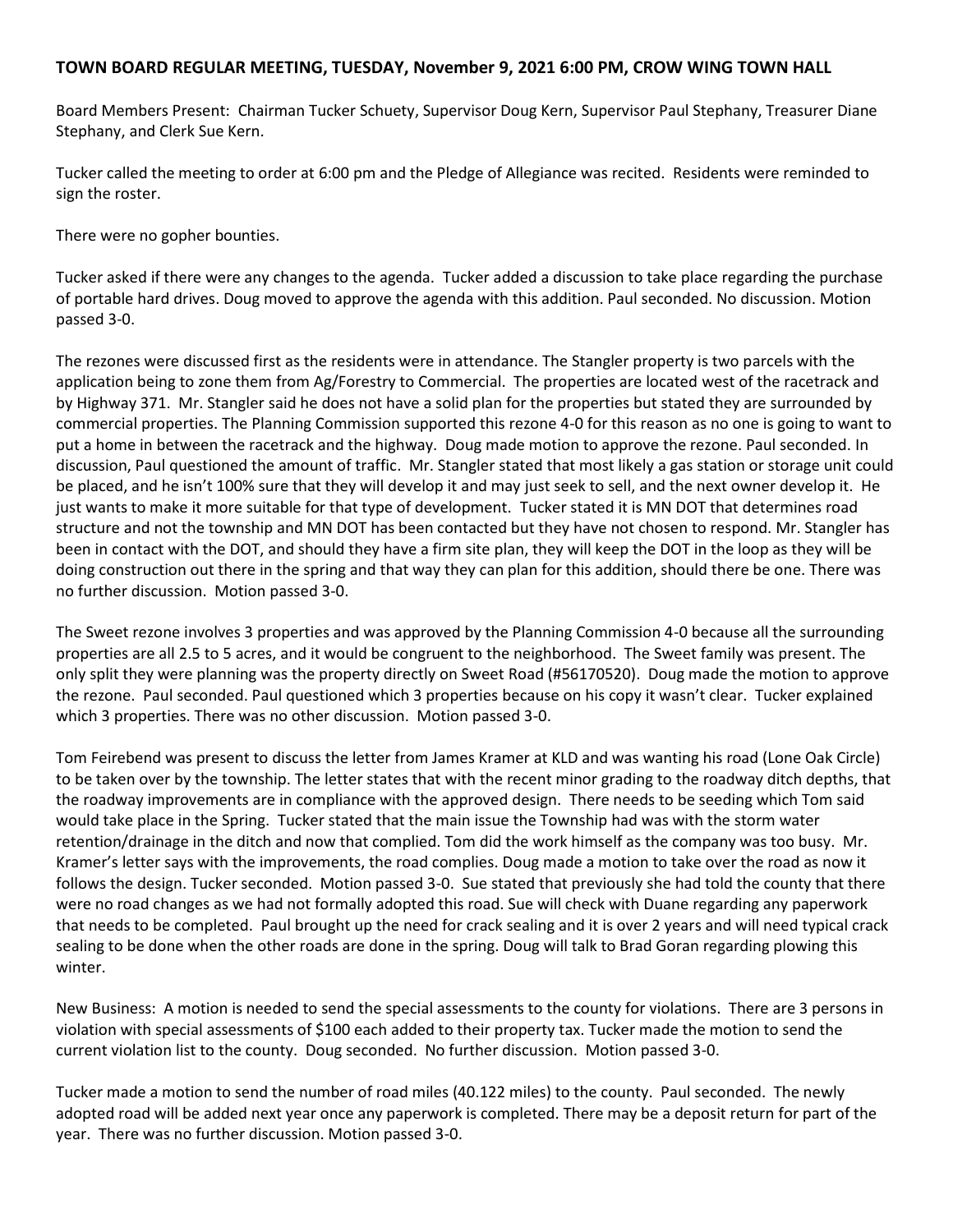Unfinished Business: With regard to Chad Jillson, Amanda prepared a letter on this and went through the Sheriff's Department this time. She received confirmation from the Sheriff's Department that they received it but has not received confirmation that it has been delivered. The Sheriff's Department and the probation officer have both been out to the property and there are people living in a camper illegally without electricity, water and sewer. The letter should be served, and probation officer is working with Mr. Jillson. There is no further action currently.

Public Comment: Gerry Schuety brought up that when Dave was still the Road Supervisor, there was discussion of putting a stop sign back up by Wild Rice Depot. The intersection is dangerous at times and there have been near accidents. Doug will talk with Chad Knutson about putting a stop sign up as soon as he is able to get a stop sign. We do not have one readily available. Tucker made a motion to put a stop sign up. Paul seconded. No further discussion. Motion passed 3-0.

Planning Commission Report: Brad was unable to attend the meeting. Tucker earlier in the meeting had done the rezones and Lone Oak Circle business. Tucker reported the Commission is looking into options to handle violations and having better language in the ordinance and getting some of that verbiage from other municipalities so Amanda can change language in the letters she sends them. Surrounding areas charge as much as \$100/day up to a maximum of \$1000 for those in violation. There was an extensive discussion and more solutions coming forward. The Planning Commission has someone who is interested in being on the Planning Commission (David Nelson) and it looks as though he will be joining the Planning Commission in February. David was in attendance tonight.

Payroll was reviewed and approved. The Treasurer's report and claim numbers #1631 to #1654 reviewed and approved. It was noted that Brainerd Savings and Loan distributed funds and we received \$3,330.42. Diane also noted we will no longer be able to print our own cancelled checks and we can do our audit from the check stubs. She will balance books with the bank statements as always.

Road Report: Doug stated he has filled multiple potholes and many trees have been removed. He further reported that he had talked with Brad Goran and Brad has picked up 2,200 pounds of salt/sand. In the past Brad has been given a receipt stating what he picked up and when. The county is no longer giving him a slip. They will keep track of it and send us a bill. Doug reported he has stopped twice regarding the flag on Town Hall street and has not made contact with the resident there. He may try leaving a note on the next visit. Doug further reported that the residents on Crow Wing Heights wanted Class 5. This road is not a township road. Doug has volunteered to bring the Class 5, and the resident will pay for the Class 5. Again, this is not a township road. Doug will talk to the resident regarding this matter. Doug stated he got the ditch mowing done as much that was needed; with the lack of rain this year, vegetation did not grow like it usually does. There is some shouldering that needs to be done and he will get to it if he can before winter. He will need to torch the cold mix to do this job. Mr. Powers was in attendance, and he mentioned a couple more potholes up on the corner. Doug will check into it.

Administrative Business: The clerk computer was failing, and Sue bought a new computer at the Chair's direction in an email. Tucker brought up the need for a portable hard drive device. In the past, the clerk computer failed, and valuable data was lost in the crash. The following year, the treasurer computer also failed and crashed. Again, much data was lost, and this caused a lot of extra work for the clerk and treasurer. Tucker made a motion to buy 2 portable hard drives, one for the treasurer and one for the clerk of an at least terabyte size. Doug seconded. No further discussion. Motion passed 3-0.

Crow Wing Power had sent a utility permit request. This was sent to a previous clerk who has not been clerk for 8 years. She in turn sent the request to Duane. Then, finally, this information made it to Sue. The permit is past due. The charge for this is \$100. Tucker signed the permit. Sue will return it to Crow Wing Power with a statement.

Minnesota Association of Townships Agency sent request for the Workers' Compensation annual renewal. Doug made a motion to approve the renewal. Tucker seconded. The terms were discussed. Motion passed 3-0.

Approve Minutes: Doug made a motion to approve the minutes from October 12, 2021. Tucker seconded. No discussion. Motion passed 3-0.